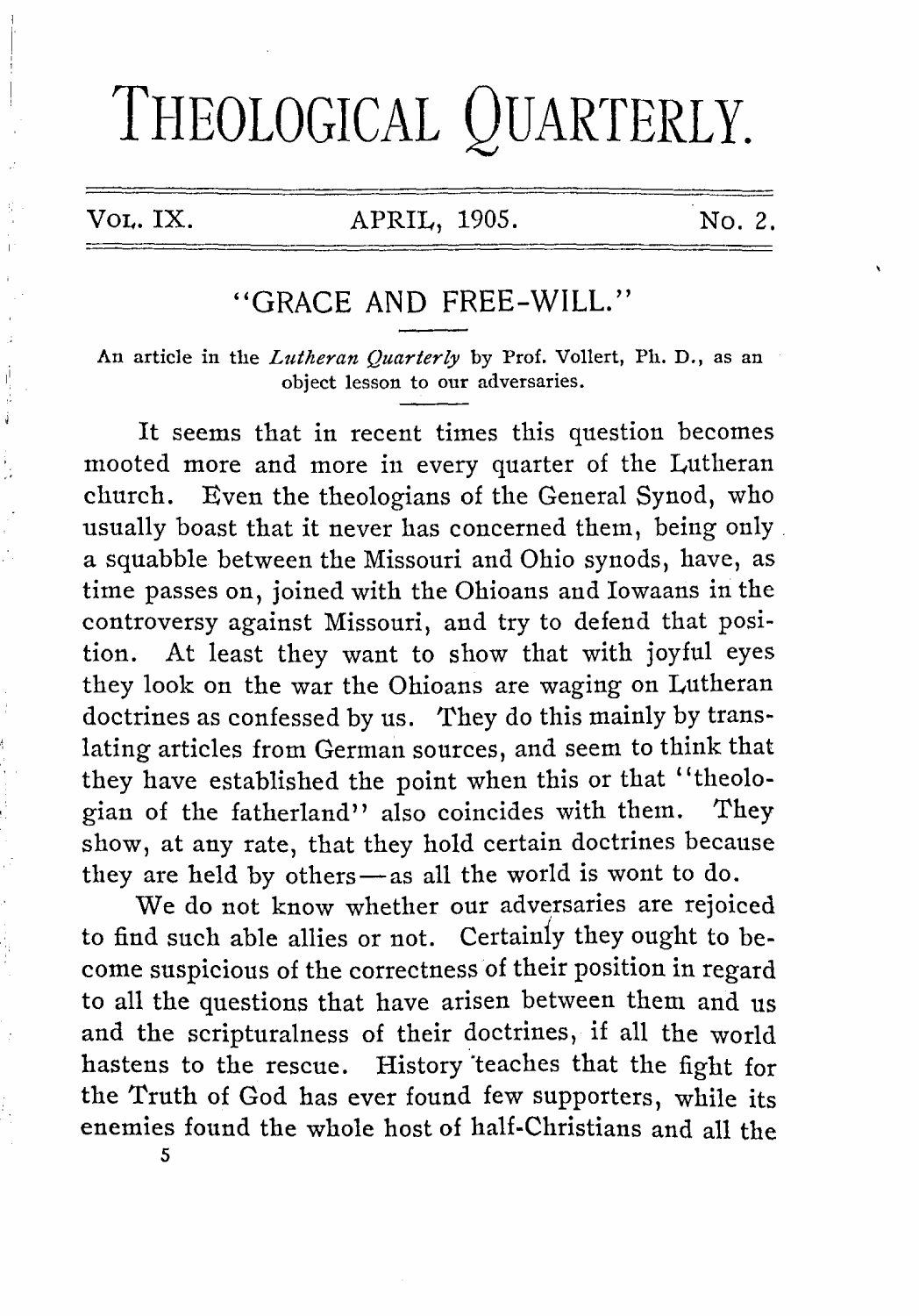# MISCELLANY.

On Agnosticism, which denies the natural knowledge of God, W. H. Hodge writes in *Intuitive Perception*:<sup>1</sup>) "The affirmation of Agnosticism is that God is unknown and unknowable. We do not know that He is, and if He be, we can have no knowledge of Him. Both these propositions are untrue. We know assuredly that beyond the finite world

<sup>1)</sup> Intuitive Perception Presented by a New Philosophy of Natural Realism in Accord with Universally Accepted Truths by William Henry *Hodge*. The Wickersham Press, Lancaster, Pa. Price, \$1.50. - The purpose of this book is to establish Realism over against Materialism and Idealism. The author endeavors to prove that by intuitive perception we immediately cognize the realities of the spiritual and the material world. This laudable attempt, however, is marred by numerous concessions to modern anti-biblical scientific theories.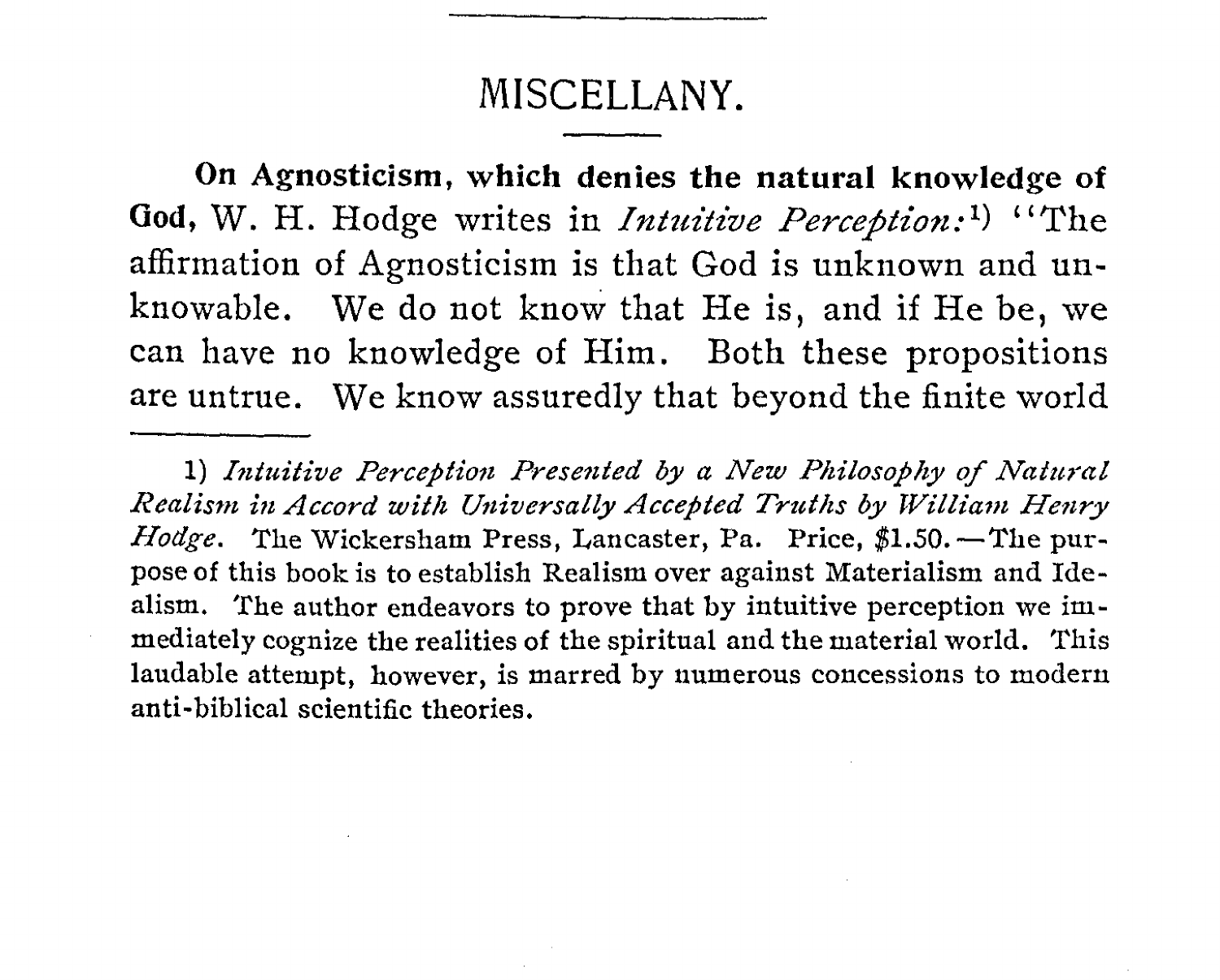there is the 'not-finite' from which it comes as from an efficient cause. This is the testimony of Consciousness universally recognized. Thus knowing that there is a 'First Cause,' we know that it must be of such a nature, or have such a character, or such attributes as to be competent to bring into being the material Cosmos, all forms of organic life, and intelligent free agents such as we are. All this in some true sense and degree must be in it. It is true that we can have no knowledge of God *as* infinite, *as* absolute, but it is also true that we may know Him, as He has made Himself known in His works. $-$ Our knowledge of things is in a large measure a knowledge of that which they do, or have the power of doing. Because of his work, we say of one man that he is a carpenter; we say of another because of his work, that he is an author; of another, that he is a poet; of another, because of his buildings of marvelous architecture, that he is an architect. We may know nothing more about these, but we know thus much concerning them. We know their works, and that these men are such, that they can produce them. I may show you a small piece of something. You do not know what it is. I place it at a great distance. In a few minutes, by reason of a blow, or a spark of fire, it explodes with destructive force and deafening detonation. You do not know what it is made of, nor how it is manufactured; you can have no conception of how, or why it exerts that terrific force. But you have some knowledge of its nature aud character; you name it 'dynamite,' and handle and use it accordingly. Your knowledge is true, and practical. I place before you a small box concerning which you are altogether ignorant. I touch it; you hear coming from it music, the tune of which is familiar to you; six or seven tunes are heard, one after another. You may have no idea of the mechanism which produces the music, but you know what it can do; you call it a 'music-box,' and at your pleasure you touch it, and it sends forth its sweet sounds. Your knowledge, though so limited,